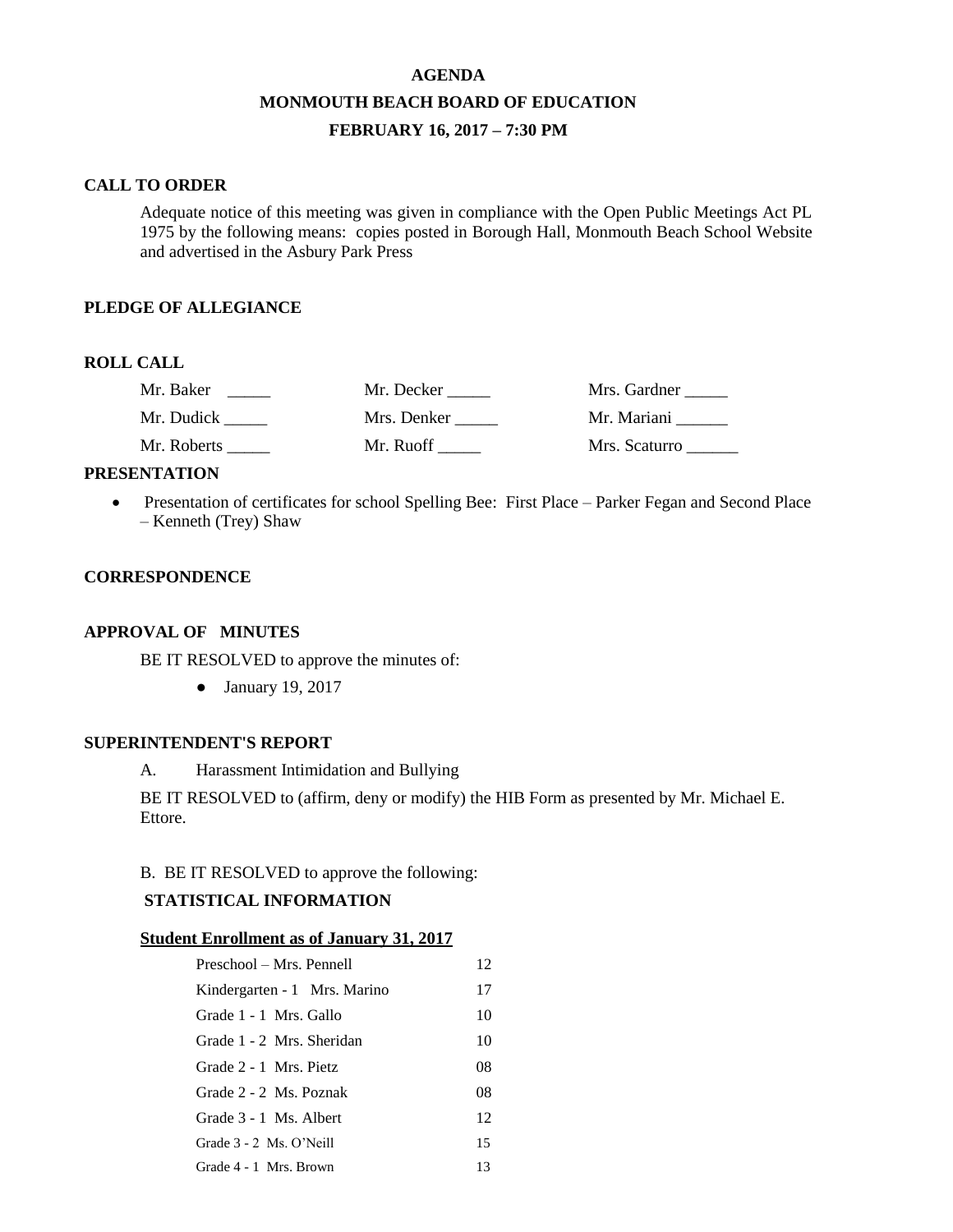| Grade 4 - 2 Mrs. Santry                  |                       | 13       |  |
|------------------------------------------|-----------------------|----------|--|
| Grade 5 - 1 Mrs. Vaccarelli              |                       | 14       |  |
| Grade 5 - 2 Mr. Vastano                  |                       | 14       |  |
| Grade 6 - 1 Mrs. Mahoney                 |                       | 14       |  |
| Grade 6 - 2 Mrs. Silakowski              |                       | 13       |  |
| Grade 7 - 1 Mrs. Sullivan                |                       | 18       |  |
| Grade 7 - 2 Mr. Vincelli                 |                       | 18       |  |
| Grade 8 - 1 Mrs. Maxcy                   |                       | 15       |  |
| Grade 8 - 2 Mrs. McMahon                 |                       | 15       |  |
|                                          | Total                 | 239      |  |
| Special Education (Out of District): 3   |                       |          |  |
| One student in the following placements: |                       |          |  |
|                                          | Oceanport Schools (2) |          |  |
| Harbor School (1)                        |                       |          |  |
| <b>Student Attendance</b>                |                       |          |  |
| September                                | 99%                   | February |  |
| October                                  | 97%                   | March    |  |
| November                                 | 95%                   | April    |  |
| December                                 | 94.5%                 | May      |  |
| January                                  | 93%                   | June     |  |
|                                          |                       |          |  |
| <b>Staff Attendance</b>                  |                       |          |  |
| September                                | 96.5%                 | February |  |
| October                                  | 99%                   | March    |  |
| November                                 | 98.5%                 | April    |  |
| December                                 | 93.5%                 | May      |  |
| January                                  | 97%                   | June     |  |

### Fire Drills

January 12, 2017 at 2:15 p.m.

February 8, 2017 at 1:25 p.m.

Security Drill

Lockdown – January 30, 2017 at 10:20 a.m.

Shelter in Place – February 7, 2017 at 10:00 a.m.

C. BE IT RESOLVED to approve the Statement of Assurance Regarding the Use of Paraprofessional Staff for the 2016-2017.

#### **PUBLIC DISCUSSION**

In compliance with Open Public Meetings Act PL 1975, Chapter 10:4-12 subsection b, - A public body may exclude the public only from that portion of a meeting at which the public body discusses any matter involving the employment, appointment, termination of employment, terms and conditions of employment evaluation of the performance of promotion or discipline of any specific prospective public officer or employees or current public offer or employee employed or appointed by the public body, unless all the individual employees or appointees whose rights could be adversely affected request in writing that such matter or matters be discussed at a public meeting. As per Board Bylaws, 0167, public participation in Board Meetings, such remarks are to be limited to five minutes duration. The Board of Education, though affording the opportunity for members of the public to comment will not engage and/or make remarks concerning matters of student confidentiality and/or matters of personnel wherein employees of the District have not been given notice of the Board's intent to discuss their terms and conditions of employment. Members of the public are reminded that though they are afforded the opportunity to address the Board, they are not given license to violate the laws of slander. Comments made by members of the public that are not in keeping with the orderly conduct of a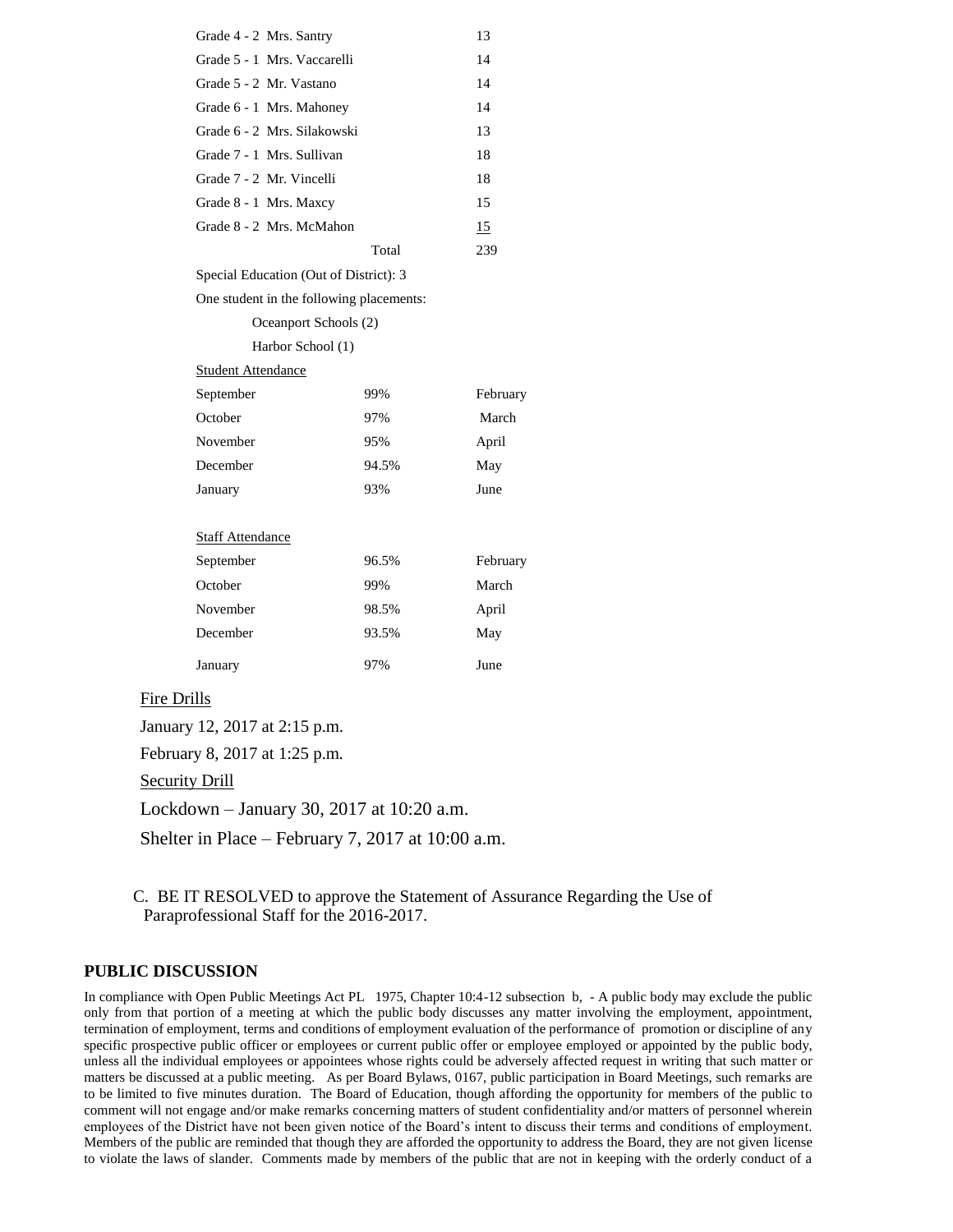public meeting will be asked to yield the floor and if they fail to do so may be subject to charges under New Jersey statues associated with disruption of a public meeting.

## **PTO UPDATE**

#### **FINANCE**

Leo Decker, Chair David Baker, Steve Mariani, Chris Dudick

- A. BE IT RESOLVED to approve the following financial reports:
	- Report of the Board Secretary January 31, 2017 Cash Balances:

#### **January**

| Fund 10 | \$2,344,963.24  |
|---------|-----------------|
| Fund 20 | \$<br>5.712.97  |
| Fund 30 | \$<br>52,613.15 |
| Fund 40 | \$              |
| Fund 50 | \$<br>9,872.88  |
| Fund 60 | \$<br>42,381.84 |

- Reconciliation Report for January
- January Payroll
- February bill list in the amount of \$133,532.67

In accordance with the reports attached:

Pursuant to NJAC 6:l20-2.13(d), I certify as of January 31, 2017, no budgetary line item account has been over expended in violation of NJAC 6:20-22.13 (ad). I hereby certify that all of the above information is correct.

#### Board Certification:

Pursuant to NJAC 6:20-2.3 (e), we certify that as of January 31, 2017 after review of the Secretary's Monthly Report and upon consultation with the appropriate district officials, that to the best of our knowledge, no major account or fund has been over expended in violation of NJAC 6:230-22.13(b) and that sufficient funds are available to meet the district's financial obligations for the remainder of the fiscal year.

B. BE IT RESOLVED to adopt the following resolution regarding Waiver of Requirements – Special Education Medicaid Initiative (SEMI) Program be approved:

Whereas, NJAC 6A:23A-5.3 provides that a school district may request a waiver of compliance with respect to the district's participation in the Special Education Medicaid Initiative (SEMI) Program for the 2017-18 school year, and

Whereas, the Monmouth Beach Board of Education desires to apply for this waiver due to the fact that it projects having fewer than 40 Medicaid eligible classified students for the 2016-17 budget year.

Now, Therefore Be It Resolved that the Monmouth Board of Education hereby authorizes the Chief School Administrator to submit to the Executive County Superintendent of Schools in the County of Monmouth an appropriate waiver of the requirements of NJAC 6A23A-5.3 for the 2017-18 school year.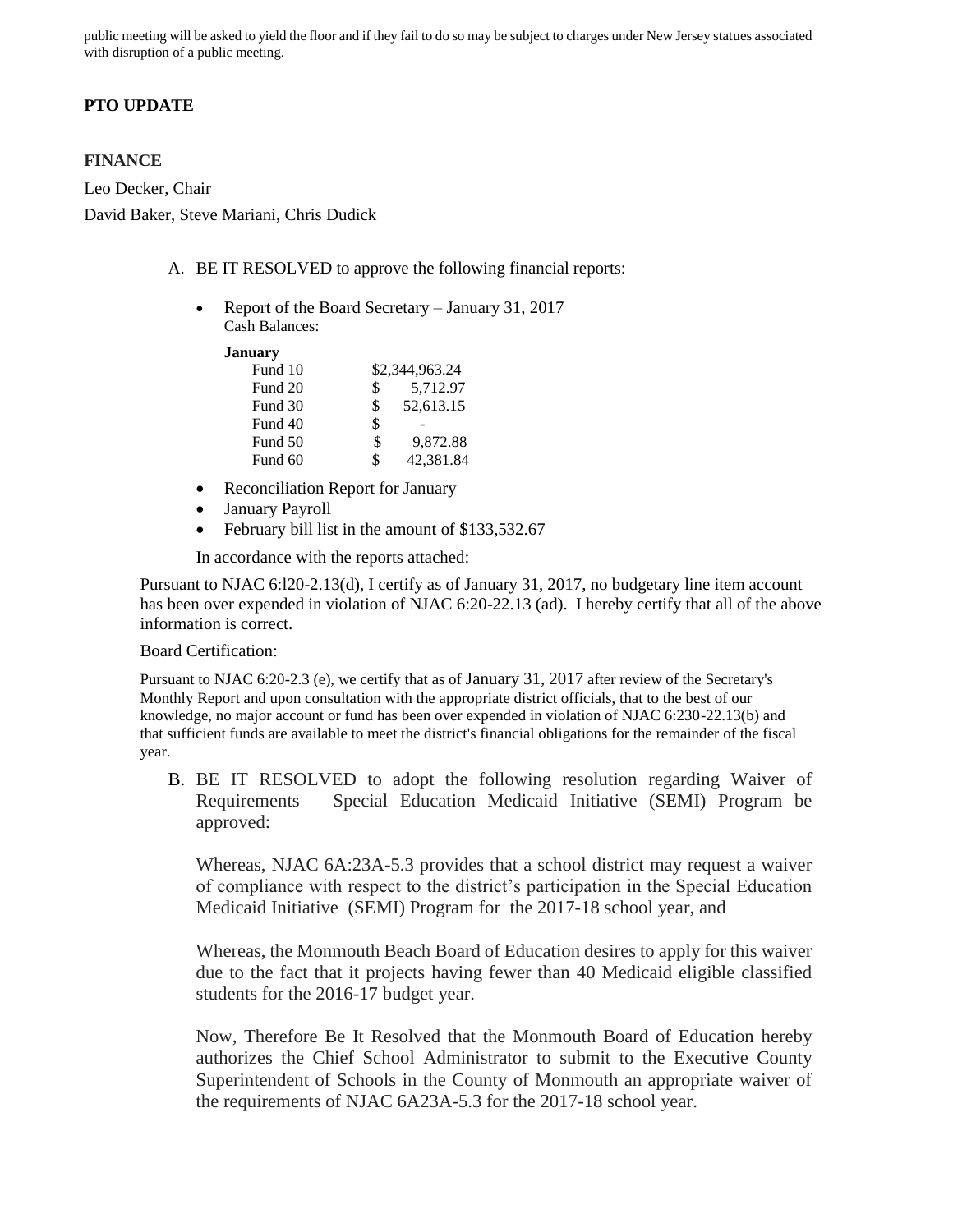- C. BE IT RESOLVED to approve Ron Gillaspie of Boyton and Boyton as Broker of Record for our insurance policies through New Jersey Schools Insurance Group
- D. BE IT RESOLVED to approve proposal from LEW Corporation to provide lead in water sampling and testing at a cost of \$2,221. (estimated reimbursement from the State \$2,000)

# **PERSONNEL**

Sandi Gardner Chair,

Kathy Denker, David Roberts, Kelly Scaturro

- A. BE IT RESOLVED to approve Carol Costell and Patrick DelVecchio as substitute teachers for the 2016-2017 school year.
- B. BE IT RESOLVED to approve Lisa Miyakawa as a home instructor through MOESC to provide 6 hours a week of Math and Science to student ID 910 for the period from 1/30/17 -2/22/17 at a rate of \$75.00.hr
- C. BE IT RESOLVED to approve Richard Yelton as the MBS baseball coach for the Spring, 2017 baseball season per the Schedule B Extracurricular Guide 'Year 1' under the MB Teacher's Association Contract.
- D. BE IT RESOLVED to approve Linda Stafford to attend Judy Freeman's Workshop on May 10, 2017 at a cost of \$209.00.
- E. BE IT RESOLVED to approve Cindy Zayko to attend the Association of Learning Consultants workshop on March 15, 2017 at a cost of \$25.00.
- F. BE IT RESOLVED to approve Emily Steeber to supervise the Student Council dance on March 17, 2017 in lieu of Jacki Fuchs (who was previously approved).

## **CURRICULUM AND INSTRUCTION**

Chair Kathleen Denker

Kelly Scaturro, Sandi Gardner, David Roberts

- A. BE IT RESOLVED to approve the fifth grade class trip to the Intrepid on May 23, 2017 from 8 a.m. – 4 p.m.
- B. BE IT RESOLVED to approve the following changes for Monmouth Beach School District's Midyear Curriculum Writing/Revision previously approved at the January 19, 2017 Board meeting:
	- Rescind curriculum writing/revisions for Grade 8 Mathematics for Jacki Fuchs at a cost of 8.3 hours @ \$50/hr.
	- Revise curriculum writing/revisions for Grade 7 Mathematics from Katherine Bazley at a cost of 8.3 hours @ \$50/hr. to Katherine Bazley writing/revising Grade 7 General Pre-Algebra at a cost of 8.3 hours @ \$50/hr. and Jacki Fuchs to write/revise Grade 7 Pre-Algebra at a cost of 8.3 hours @ \$50/hr.

## **BUILDING AND GROUNDS**

David Baker, Chair

Chris Dudick, Leo Decker, Steve Mariani

- A. BE IT RESOLVED to approve the following Building Use Application Form:
	- MB Teachers vs  $8<sup>th</sup>$  grade basketball game in the gym on March 10, 2017 from 3 p.m.  $-5$  p.m., Admission \$2, to benefit the  $8<sup>th</sup>$  grade Boston trip.
	- PTO Book Fair on Friday, February 24 from 4 p.m. 7 p.m., Monday, February 27 and Tuesday, February 28 from 9 a.m. – 4 p.m. in the library.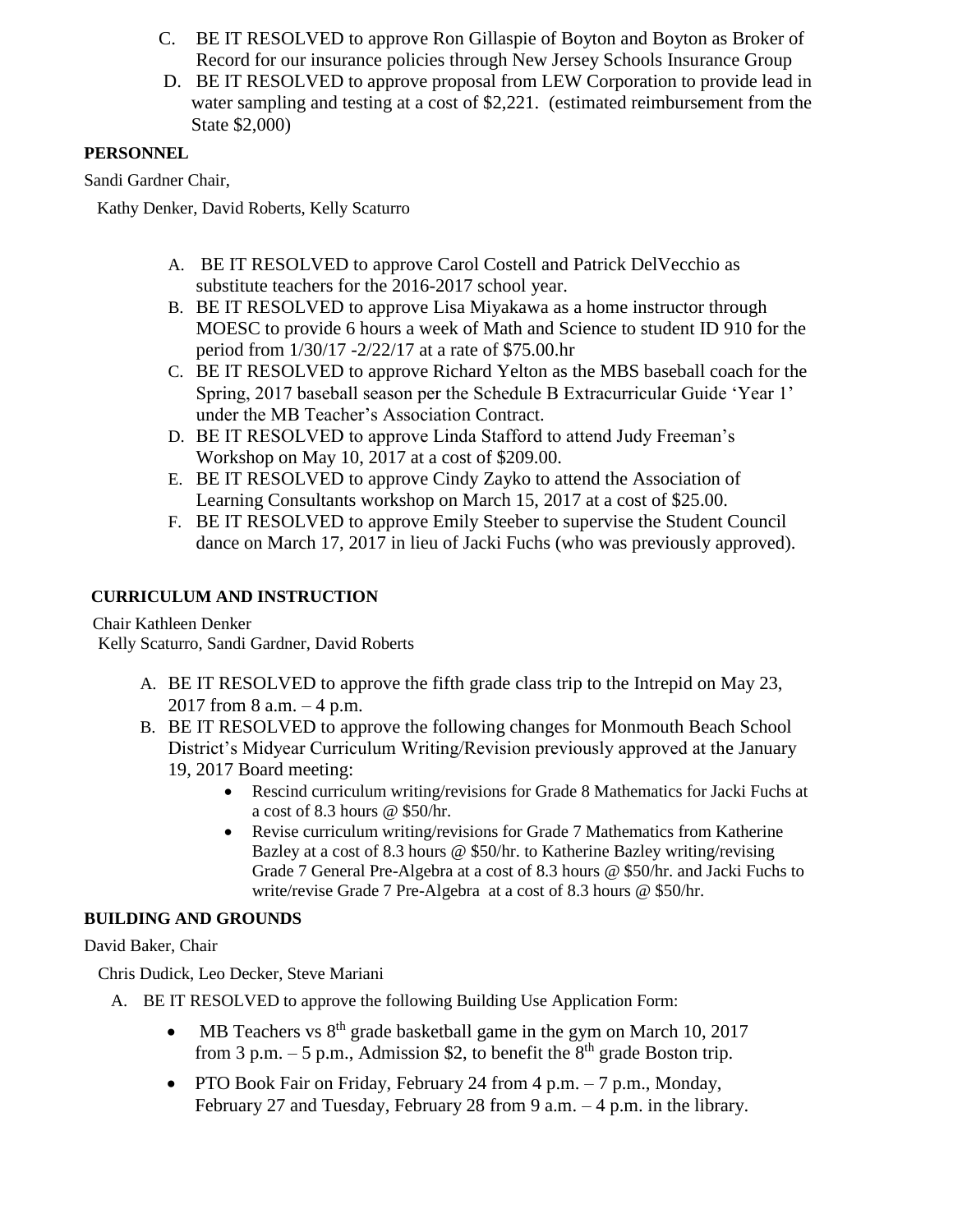- MB PBA vs  $8<sup>th</sup>$  game basketball game in the gym on March 21, 2017 from 6:30 p.m. – 8:30 p.m., Admission \$2 to benefit the  $8<sup>th</sup>$  grade Boston trip.
- Kathleen Britton DBA NJ Cursive Workshop on Wednesdays and Fridays, April 5 through May 12 from 2:50 p.m. – 4:50 p.m. in room 13 at a cost of \$300 per student for grades  $2 - 5$ .
- MB PTO Family Fun night, February 24, 2017 from 6 p.m.  $-9$  p.m. in the gym and back hallway for blow up movie night and concessions for grades  $K - 5$ .
- MB Student Council to host Welcome to Spring Bring a Friend Dance on March 17, 2017 from 7 p.m.  $-9$  p.m. for grades  $6 - 8$  at a cost of \$5 per student.
- **B.** BE IT RESOLVED to approve the installation of a Little Free Library on school property as proposed by The Little Free Library Committee (Linda Stafford, Cindy Zayko, Mike Kammerer, Greg Zwimmer) and in consultation with the Buildings and Grounds Committee

# **POLICY**

A. BE IT RESOLVED to approve second reading on the following Policies and Regulations:

| 1510 P $&$ R | Americans with Disabilities Act (M) (Revised)                         |
|--------------|-----------------------------------------------------------------------|
| 2415.30 P    | Title I - Educational Stability for Children in Foster Care (M) (New) |
| 2418 P & R   | Section 504 of the Rehabilitation Act of 1973 -- Students (M) (New)   |
| 5116 P & R   | Education of Homeless Children (Revised)                              |
| 5330.04 P    | Administering an Opioid Antidote (New)                                |
| 8330 P & R   | Student Records (M) (Revised)                                         |

C. BE IT RESOLVED to approve revised Special Education Policies and Procedures in accordance with Part B of the IDEA and N.J.A.C. 6A:14-1.1 and N.J.A.C. 6A:14-1.2(b) and (c) and adopt and assure compliance with the following policies:

# **PART I POLICIES.**

Policy # 1 according to N.J.A.C. 6A:14-3.3.

Policy # 2 according to N.J.A.C. 6A:14-3.3, 42 U.S.C. 11431

Policy # 3 according to N.J.A.C. 6A:14-2.5 and 3.4

Policy # 4 according to N.J.A.C. 6A-14-3.6 and 3.7

- Policy # 5 according to N.J.A.C. 6A:14-4.2
- Policy # 6 according to N.J.A.C. 6A:14-4.10
- Policy # 7 according to N.J.A.C. 6A-14-2.1 and 2.2
- Policy # 8 according to N.J.A.C. 6A:14
- Policy # 9 according to N.J.A.C. 6A-14-3.3 and 3.7
- Policy # 10 Full educational opportunity to all students with disabilities is provided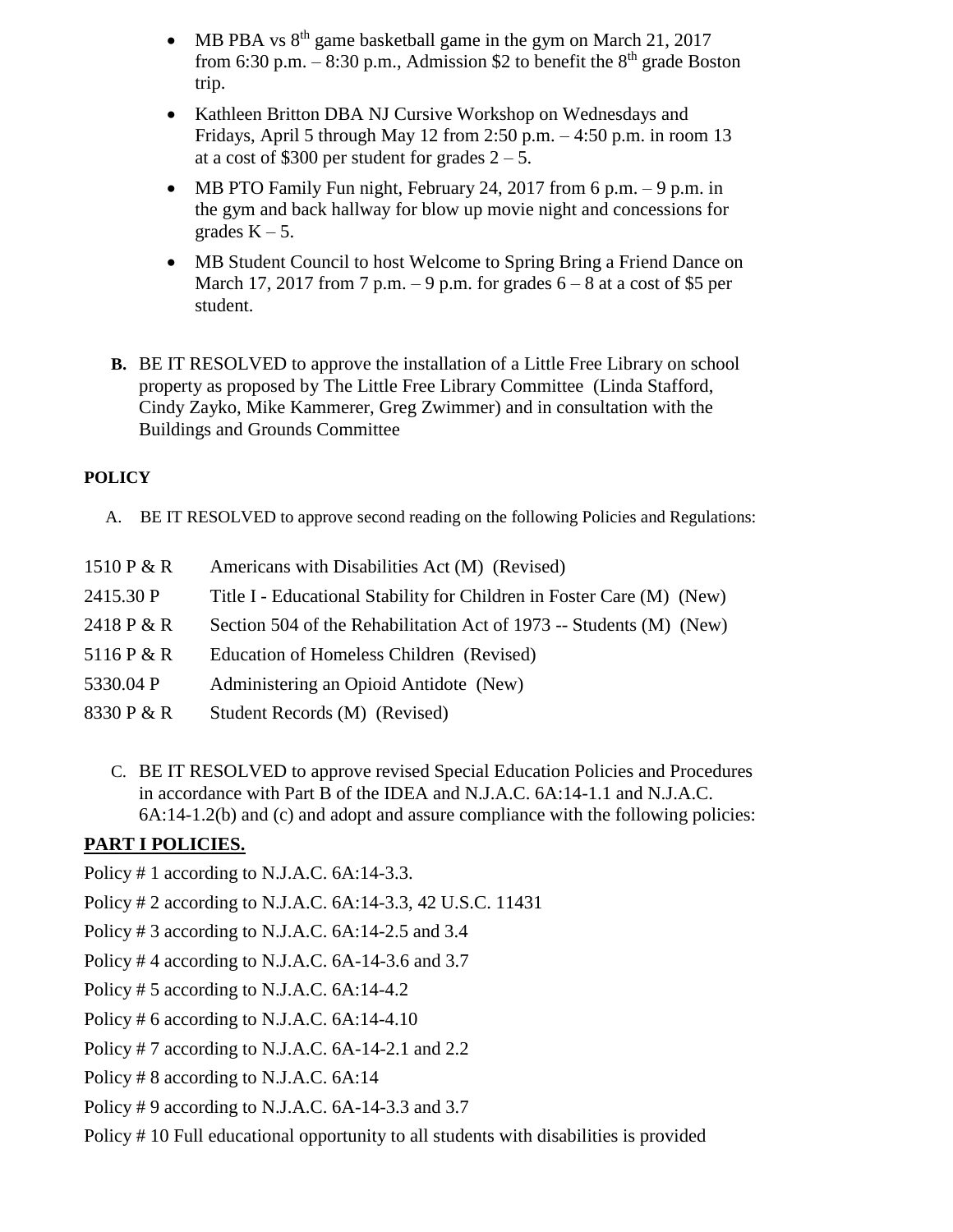Policy # 11 according to N.J.A.C. 6A-32-7

Policy # 12 according to N.J.A.C. 6A-14-6.1 and 6.2

Policy #13 according to N.J.A.C.  $6A:14-1.1$  and  $7.5(b)3$ 

Policy # 14 according to N.J.A.C. 6A-14-1.2(b) 13

Policy #15 according to N.J.A.C.  $6A:14-1.2(b)4$ 

Policy # 16 Instructional materials will be provided to blind or print-disabled students in a timely manner, consistent with a plan developed by the district.

Policy # 17 according to N.J.S.A. 30:4-25-10 and N.J.A.C. 6A-14-1.2(b) 17

Policy  $\#$  18 according to N.J.A.C. 6A:14-1.2(b) 18

Policy # 19 according to N.J.A.C. 6A-14-4.5(d)

Policy # 20 according to N.J.A.C.  $6A:14-3.7(c)4$ 

Policy # 21 according to N.J.S.A. 18A:40-5.1

# **PART II PROCEDURES**

Policy # 1 according to N.J.A.C. 6A:14-3.3

Policy # 2 according to N.J.A.C. 6A:14-3.3 and 42 U.S.C. 11431

Policy # 3 according to N.J.A.C. 6A:14-2.5 and 3.4

Policy # 4 according to N.J.A.C. 6A:14-3.6 and 3.7

Policy # 5 according to N.J.A.C. 6A:14-4.2

Policy # 6 according to N.J.A.C. 6A:14-4.10

Policy # 7 according to N.J.A.C. 6A:14-2.1 and 2.2

Policy # 8 A free, appropriate public education is available to all students with disabilities between the ages of three and 21, including students with disabilities who have been suspended and expelled from school.

Policy # 9 according to N.J.A.C. 6A-14-3.3(e) and N.J.A.C. 6A:14-3.7

Policy # 10 Full educational opportunity to all students with disabilities is provided.

Policy # 11 according to N.J.A.C. 6A:32-7

Policy # 12 according to N.J.A.C. 6A:14-6.1 and 6.2

Policy # 13 according to N.J.A.C. 6A:14-1.1(d) and 6A:14-7.5(b)3

Policy #14 according to N.J.A.C.  $6A:12-1.2(b)13$ 

Policy #15 according to N.J.A.C.  $6A:14-1.2(b)14$ 

Policy # 16 Instructional materials will be provided to blind or print-disabled students in a timely manner.

Policy # 17 according to N.J.S.A. 30:4-25.10 and N.J.A.C. 6A:14-1.2(b)17

Policy # 18 according to N.J.A.C. 6A:14

Policy # 19 according to N.J.A.C. 6A:14-4.5(d)

Policy # 20 according to N.J.A.C.  $6A:14-3.7(c)4$ 

Policy # 21 according to N.J.S.A. 18A:40-5.1

## **GENERAL ITEMS**

Future meeting dates: